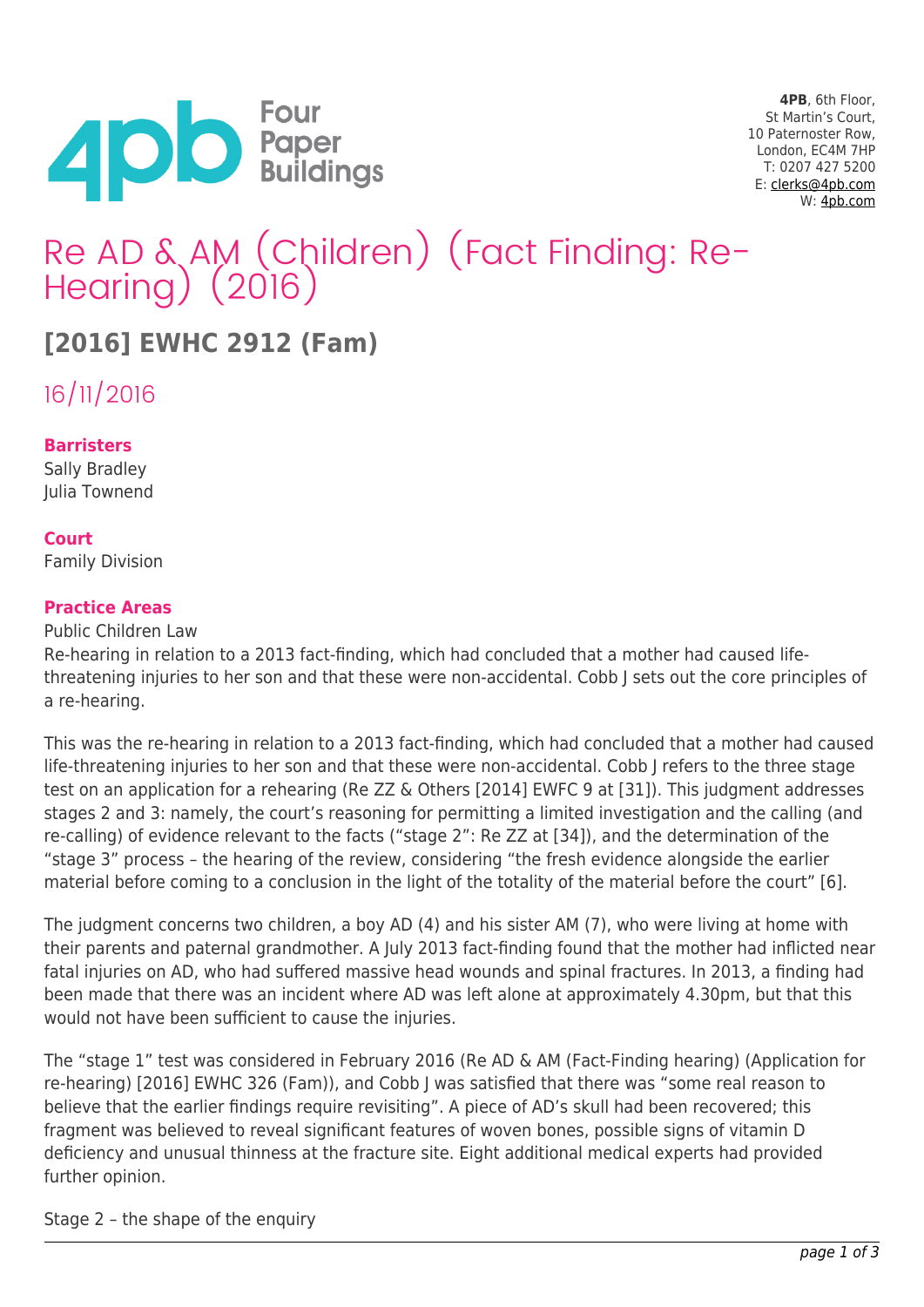Following meetings between the experts, and submissions on the scope of "stage 2", Cobb J indicated that a proper basis had been made out for reconsidering the following issues [8]:

i) The extent of mineralisation or demineralisation of AD's skeleton; whether this had any significance to the causation of the vertebral fractures; and the implications of any bone weakness on the skull fracture;

ii) The newly obtained evidence (to be considered alongside the existing evidence) relevant to the possibility that AD experienced a 'lucid' interval after the "4.30 incident" [and before collapse at 9.30pm];

iii) Whether recently-expressed opinions about the significance of the external appearance of the head (notably the swelling at the fracture site) provides any greater clue about the timing of the injury.

Stage 3 – re-hearing

Cobb J revisited the law, and set out the following core principles [12] (summarised below):

i) In a re-hearing, the previous findings are the starting point of the local authority's evidence, and the evidential burden falls on the parents in challenging those existing findings, however the legal burden remains on the local authority to prove its case;

ii) It is for the local authority to prove its case on the balance of probabilities;

iii) In evaluating the evidence, the court must have regard to the wide canvas of material, both lay and professional. No person has as wide a perspective on that material as the judge, and they must "exercise an overview of the totality";

iv) The role of the court and the role of the expert are different – it is the court which is in the position to weigh the expert evidence against its findings;

v) Prominently featured on the wide canvas ((iii) above) is the evidence of the parents themselves;

vi) It is perfectly acceptable (and not uncommon) for the court to reach a conclusion that a medical condition or presentation has an unknown cause;

vii) A court must bear in mind that "today's medical certainty may be discarded by the next generation of experts, or that scientific research will throw light into corners that are at present dark" (Re U (Serious Injury: Standard of Proof); Re B [2004] EWCA Civ 567; [2004] 2 FLR 263).

Cobb J also summarised the law on the use of experts [13-16], particularly in light of one of the experts speaking of positioning himself against the "Child Abuse Community".

The parents did not give further evidence and Cobb J set out the 2013 factual matrix [17]. There was detailed written and oral expert evidence before the court.

#### Conclusion

Having reviewed the evidence, Cobb J found "no basis for diverging from the essential finding made in 2013 that the mother inflicted serious head injuries upon her son" [90]. Having found no proper basis for concluding that AD's skull was thin, or materially weakened by disease or deficiency, Cobb J upheld the finding that the forces required to cause the extensive fracture must have been significant and in the absence of any account of an event of severity to cause such catastrophic injury, further concluded that they must be non-accidental [92].